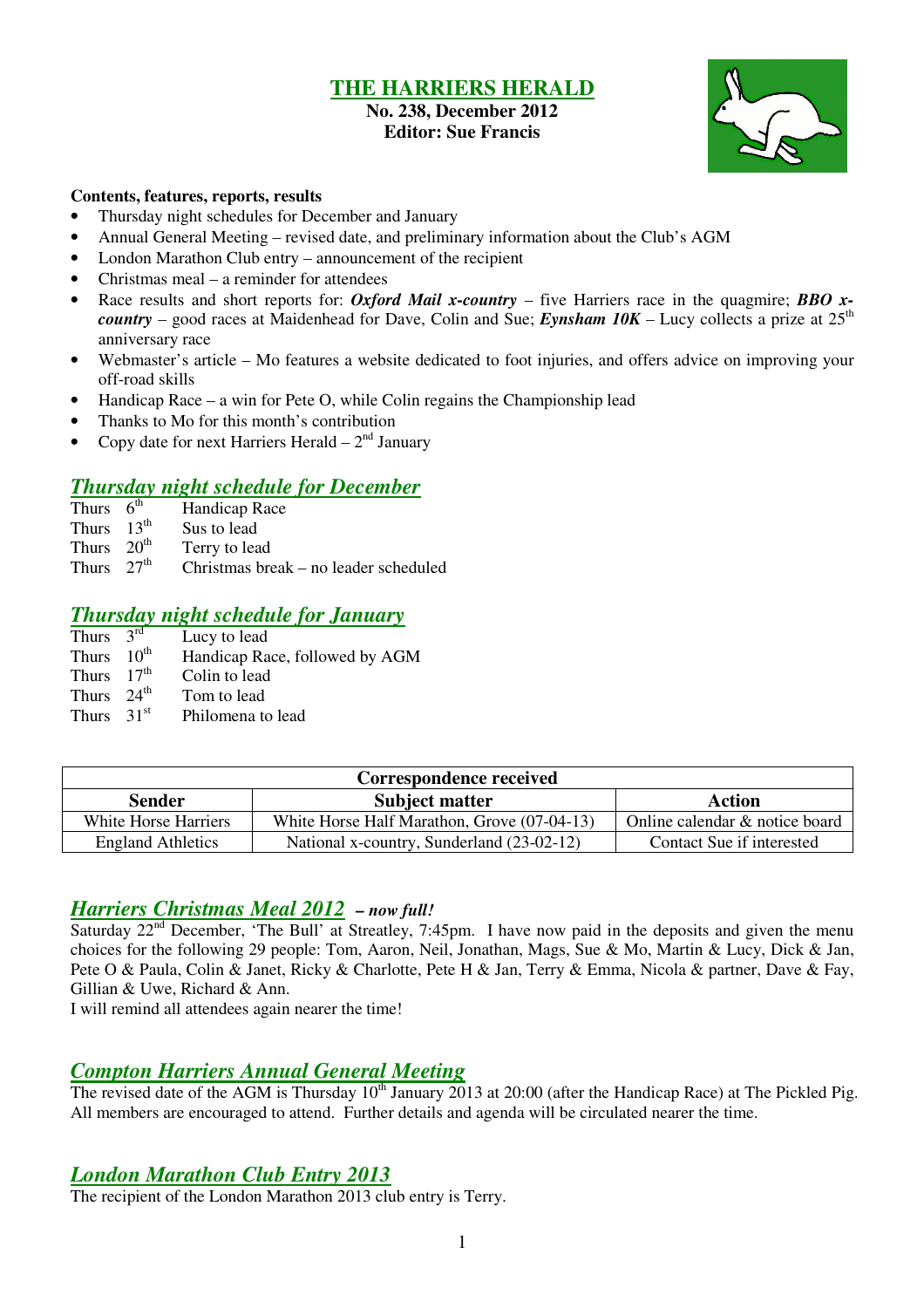## *Race Reports & Results*

## *Oxford Mail x-country race 1, Ascott-under-Wychwood, 4th November* **Sue**

A number of Harriers turned out in horrendous weather conditions to boost the Team Kennet team in the first of this season's Oxford Mail x-country races. The course, which is exposed and squidgy at the best of times, was a quagmire, with the water-splash knee-deep and a cold wind driving the rain across the fields. We waited in trepidation for the senior races, as we watched youngsters stagger across the finish line shivering and sobbing!

Fortunately, the rain stopped before the senior races started. The ladies 2-lap race was over 6.5K. There were 153 finishers, the winner being 16-year-old Lillie Bellamy (Swindon Harriers) in 26:00. I set off with a relaxed attitude and had a remarkably good run to finish  $8<sup>th</sup>$  (28:00), only one position and 5 seconds behind Team Kennet colleague Helen Preedy. Unfortunately there were no other TK ladies to complete the team.

The men's 9K course was particularly tough, the ground having been further churned up by all the previous races. They had to negotiate the tough hill four times, and the water splash three times. The field of 275 finishers was lead home by David Bruce (Oxford City) in 29:53, with a sensational 1:15 lead over the runner-up. First home for TK was Guy Watts ( $22^{nd}$ , 33:56). Compton Harriers Rich and Neil had a good battle all the way, with Rich (160<sup>th</sup>, 41:48) pulling away from Neil (163<sup>rd</sup>, 41:58) at the end. Jonathan dug in well to finish 201<sup>st</sup> (44:03). There was an interesting incident when Jonathan took off his gloves during the race and threw them to me. They were so wet and heavy that they came with some speed and hit me in the face with a muddy wet splodge! Colin ran well to record his highest ever Oxford Mail finish (208<sup>th</sup>, 44:53). The team finished  $7<sup>th</sup>$  in division 3.

## *Berks, Bucks & Oxon cross-country, 17th November* **Sue**

Three Harriers competed in this annual cross-country championship, which was held at Braywick Park in Maidenhead. The course was fairly flat, comprising laps of a nature reserve and playing field. In the men's race, run over 9.5K, Dave finished 69<sup>th</sup> in 40:25, while Colin (running for his first claim club Team Kennet) was 75<sup>th</sup> in 42:10. The race was won by Darrell Bellinger (Oxford City) in 29:39 although, approaching the finish, he was nearly sent the wrong way by a marshal who was convinced there was another lap left. The 6K ladies race was won by Charlotte Firth (Windsor, Slough, Eton & Hounslow) in 23:04. I was representing my first claim club Reading A.C., and finished  $12<sup>th</sup>$  ( $2<sup>nd</sup>$  veteran) in 24:45.

### *Eynsham 10K, 25th November* **Sue**

The 25<sup>th</sup> annual Eynsham 10K was nearly a victim of a very wet and windy spell of weather. However, by raceday morning the wind had dropped, the rain had stopped, and a check of Eynsham Roadrunners website confirmed there was no flooding on the course and the race was on. Martin, Lucy, Richard and I lined up at the start, while Mo found some strategic spots for cheering and taking photos.

Martin was aiming to finish in sub-40 with his hamstrings intact. His perfect pacing was rewarded with a chip time of 39:41 (78<sup>th</sup>). My target was 40:30, but an over-zealous start (I should have stuck behind Martin!) and lack of stamina in the later stages of the race saw me finish in  $41:33$  ( $111<sup>th</sup>$ ). Richard was the next Harrier to finish, his time and position  $(44:10, 176<sup>th</sup>)$  very pleasing considering his recent bad chest infection. Lucy crossed the line in  $45:41$  (214<sup>th</sup>) for which she was rewarded with an Oxfordshire County Bronze medal for her category.

There were 547 finishers, the race winners being Darrell Bellinger (winner of the Berks, Buck & Oxon XC) in 31:47 and Sue Harrison (Leamington) in 36:05 ( $1^{\text{st}}$  lady and 22<sup>nd</sup> overall). Since this was the 25<sup>th</sup> anniversary race, all finishers received a nice sports shoe bag in addition to the customary T-shirt.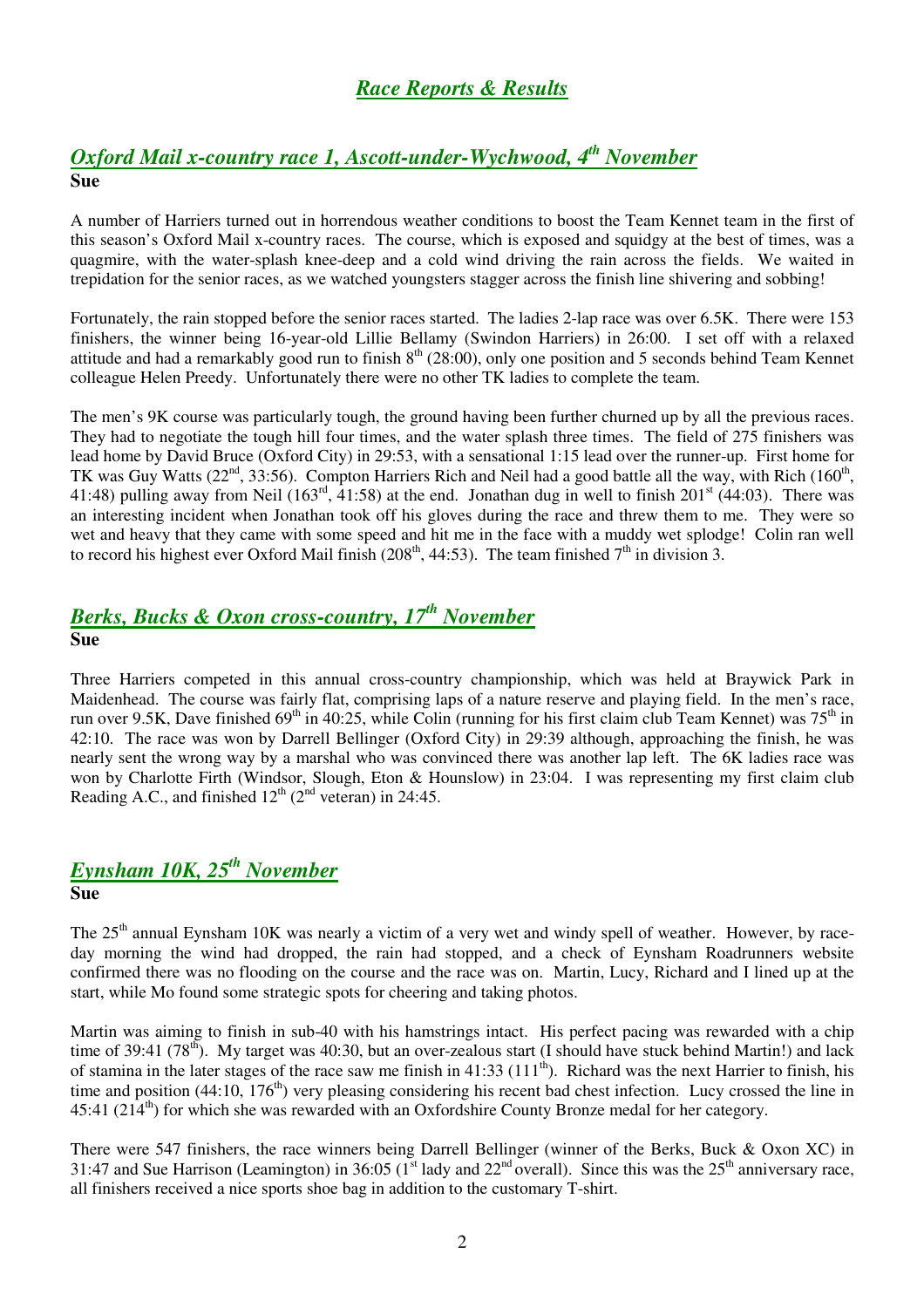Having sampled the homemade cakes and applauded Lucy as she collected her medal, we all enjoyed a good lunch at 'The Queen's Head'.



*Eynsham 10K: Three Harriers and a traitor wearing a Reading A.C. vest* 

## *Website update… http://www.comptonharriers.org.uk* **Mo**

#### *Links of interest this month:*

As several members have mentioned suffering with foot pain recently, the following link may assist in finding a solution: http://www.drfoot.co.uk. The site comprehensively covers all the foot problems you can possibly think of and all those you can't as well! For instance, have you heard of Sesamoiditis, Neuroma or Peroneal Tendonitis? Let me know what you think of the site and, if necessary, I will add it to our 'Links' page.

My second link this month comes as a result of a polite challenge from the organisers of the Ringwood Rabbit Run whose email read as follows: "Dear Compton Harriers, You have a very similar rabbit logo to us! Would you like to have a go at our run?!! I wonder if you would be kind enough to include our charity event on your events diary, or possibly circulate details to your members. These are 2 races in the New Forest, 10K and 5K. Details are as follows: Ringwood Rabbit Run, 10K and 5K charity runs in New Forest, Sun 24th March 2013 at 10:30 Location: - Linwood, Nr Ringwood. Enter online at www.ringwoodrabbitrun.org "

#### *This month's article is all about 'Improving your off-road skills':*

As most of us know through experience, the demands on our bodies can be intense when running off-road ... a different set of skills is required in comparison with road running. For a start, the changing terrain, direction and elevation will require more muscle power and the constant change in speed will test your powers of endurance to the limit. The more experienced trail runners amongst us will have developed most of the required skills anyway, but the following tips could still assist in honing the necessary skills to cover all the challenges of running off the beaten track. I have tried out all the suggestions mentioned and was pleasantly surprised at some of the results!

#### *Uphill Running Technique:* Without bending at the waist, try leaning into the hill slightly and

 reduce your stride length by taking shorter, quicker steps running on your toes. Meanwhile, you will also need to pump your arms at the same time, keeping them bent roughly at 90 degrees at the elbow.

For very steep slopes it can actually be quicker to walk and you will conserve energy. Just take long exaggerated strides keeping your hands on your thighs, just above your knees, and use them to push off on each step. This generates momentum and saves energy going uphill.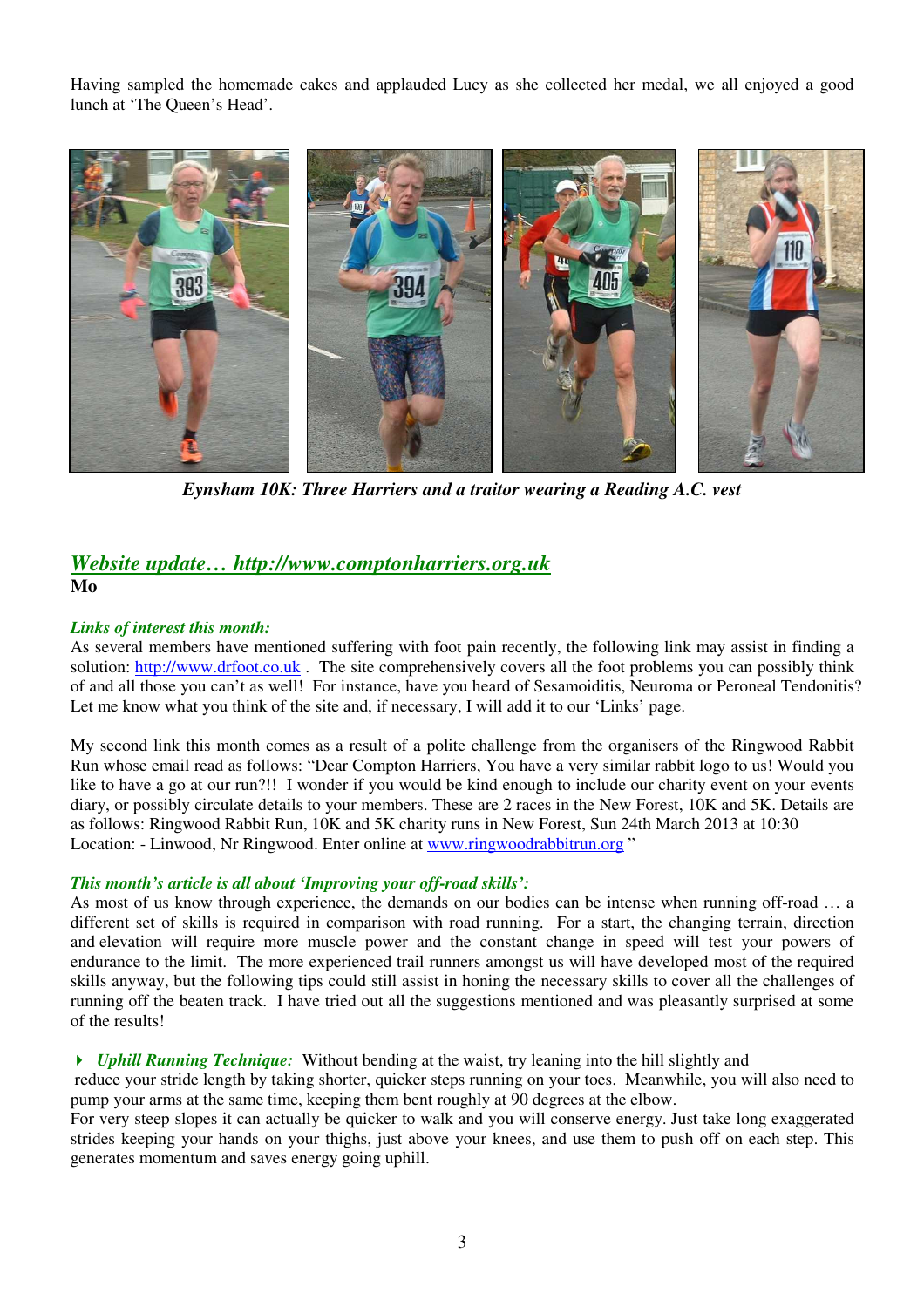*Downhill Running Technique:* The technique is to avoid leaning back and 'putting the brakes

on' too sharply as this can easily lead to strained hamstrings. Try not to fight gravity and wherever possible, lean forward slightly, lengthen your stride (whilst keeping your knees slightly bent) and don't land too heavily on your heels as you roll through to your toes. You will also need to keep your arms out wide for stability. With steep slopes, running down in a wide zigzag will lessen the gradient.

Should you start to lose control there is a real risk of muscle injury as you try to reduce speed and also the danger of more serious injury if you fall. If this happens, there is a very useful action you can take to immediately halt your momentum … just jump up into the air! Although it sounds like a recipe for disaster, it effectively 'slams the brakes on' and you should escape without any injury.

*Running in Muddy Conditions:* Depending on its consistency, mud can be deceiving so you will

need to pay attention to where your feet land. In very muddy or wet conditions you will need to consider using trail shoes or cross-country studs/spikes, and by running on your toes it will force you to take smaller steps, save on energy and maintain balance until you can pick up the pace again when you encounter drier conditions. Taking short, quick steps will also enable you to react more quickly should you start slipping and sliding.

#### *Running on Uneven Surfaces:*

The reason many people pick up injuries off-road, such as sprained ankles, pulled muscles and torn ligaments, is because they are used to over striding when training on even surfaces such as road or athletics track. By shortening the stride, the body's centre of gravity is changed and the full impact of its weight isn't manifested on the part of the body misplaced by the uneven ground. Low intensity training runs more often on uneven surfaces will strengthen muscles and tendons.

### *Forthcoming Local Events – see Website Events Calendar for full Listing:*

| Sun 9 Dec 2012:  | Andy Reading 10k                                      |
|------------------|-------------------------------------------------------|
|                  | Swindon Santa Dash 5K                                 |
| Sun 30 Dec 2012: | The Winter Gut Buster 10 Mile & 10k                   |
| Sun 06 Jan 2013: | Clivedon Cross Country 6 Miles                        |
|                  | Oxford Mail x-country, Horspath, Oxford               |
| Sat 12 Jan 2013: | <b>COUNTRY TO CAPITAL 45</b>                          |
| Sun 13 Jan 2013: | Goring, Woodcote and District 10K                     |
|                  | Rough 'n' Tumble 10                                   |
| Sun 27 Jan 2013: | Slaughterford 9                                       |
| Sat 2 Feb 2013:  | THAMES TROT ULTRA 50                                  |
| Sun 3 Feb 2013:  | Oxford Mail x-country, Swindon                        |
| Sun 10 Feb 2013: | Meon Valley Plod                                      |
|                  | The $4th$ Reading 5                                   |
|                  | Wokingham Half Marathon                               |
| Sun 17 Feb 2013: | Bramley 20/10                                         |
| Sun 3 Mar 2013:  | Goring 10K                                            |
|                  | Oxford Mail x-country, venue TBC                      |
| Sun 17 Mar 2013: | Reading Half Marathon - Green Park / Madejski Stadium |
| Sun 24 Mar 2013: | The Terminator 2013 (Approx 11 miles)                 |
|                  | Ringwood Rabbit Run 10k & 5k                          |
| Sat 6 Apr 2013:  | Compton Downland Challenge 40/20                      |
| Sun 7 Apr 2013:  | Coombe Gibbett to Overton 16                          |
|                  | White Horse Half Marathon                             |
| Sun 21 Apr 2013: | London Marathon 2013                                  |